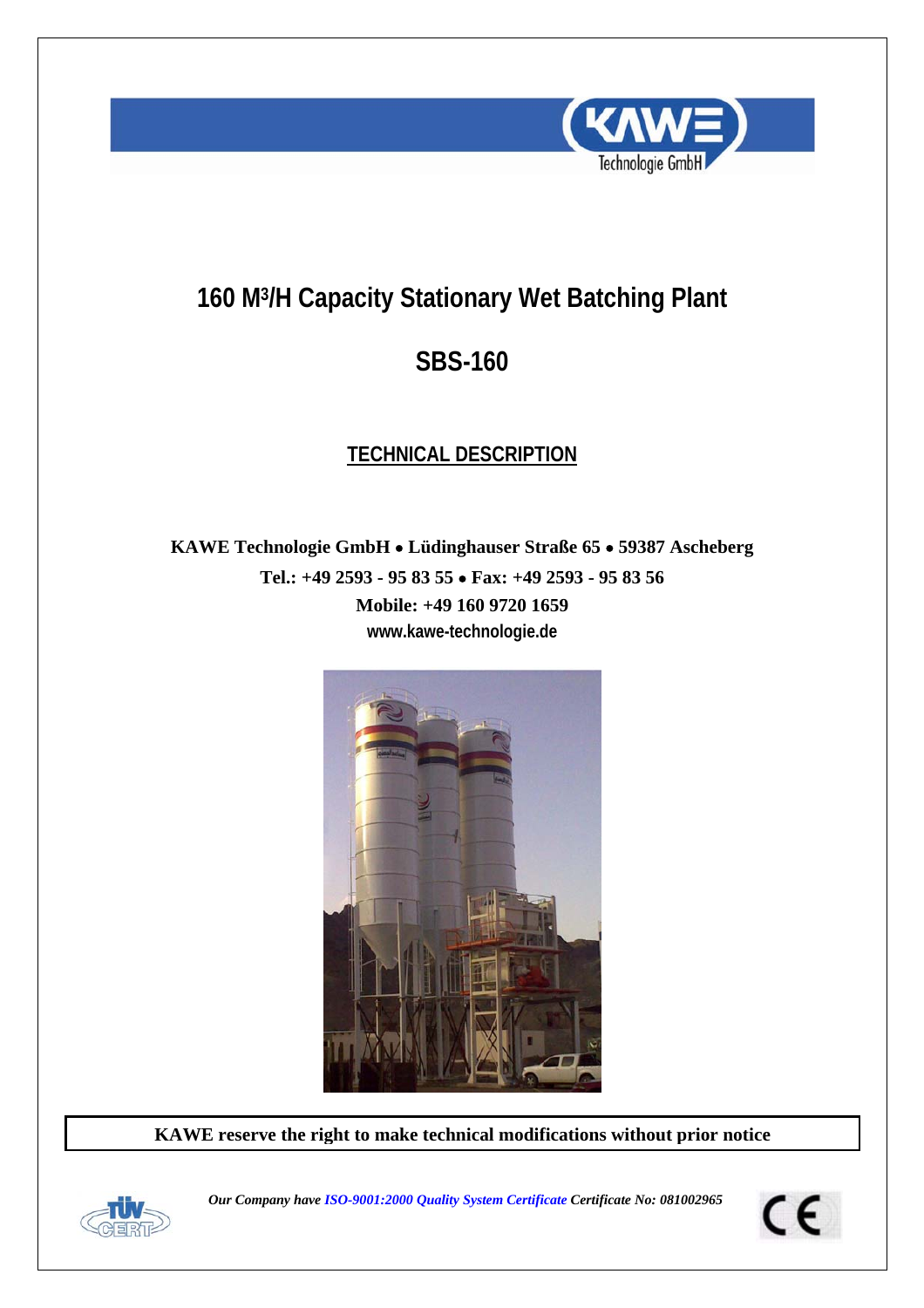

### **1.AGGREGATE BUNKER**

| 1.1.- Bunker $\therefore$                           | : 1 Unit                       |
|-----------------------------------------------------|--------------------------------|
| - Number of compartments<br>- Capacity of each unit | : 5<br>: $5X26$ m <sup>3</sup> |
| - Total Capacity                                    | : $130 \text{ m}^3$            |
| - Loading Width                                     | : 3500 mm. x 3500 mm.          |
| - Material Thickness                                | : St $37.2, 5 - 6$ mm.         |
| - Vibro Motor                                       | : 2x0,5 kW                     |

- Aggregate bunker is designed and manufactured to operate under heavy working conditions for long time.

- Warning system when material runs out or accidental interruption, Acoustics type.

| 1.2.- Weighing Belt Conveyor   | <u>: 1 Unit</u>                            |
|--------------------------------|--------------------------------------------|
| - Rubber Dimensions            | : min. $13x$ 1200 mm (4-layer cord fabric) |
| - Installed Power              | : 37 kW                                    |
| - Belt Speed                   | $: 1.9$ m/sec                              |
| - Diameter of Tension Drum     | $: 300$ mm.                                |
| - Load cell                    | : 5000 kg 4 Unit                           |
| - Diameter of Driving Drum     | : 320 mm., covered with 10 mm rubber       |
| - Bearings                     | : SNA series with lubrication greaser      |
| - Weighing bunker vibrators    | : 2 Units 300/3, MVE                       |
| - Slider                       | : With weighed and "V" shape               |
| - Belt of switch               | $: 4$ units                                |
| - Safety switch for belt       | $: 2$ units                                |
| - Sensor for break off of belt | : 1 unit                                   |
| - Emergency Stop button        | : 1 unit                                   |
|                                |                                            |

- Maintenance-free closed type bearing group for rolls

- Carrying rollers, 89 x 400 mm. Group of 3 Each.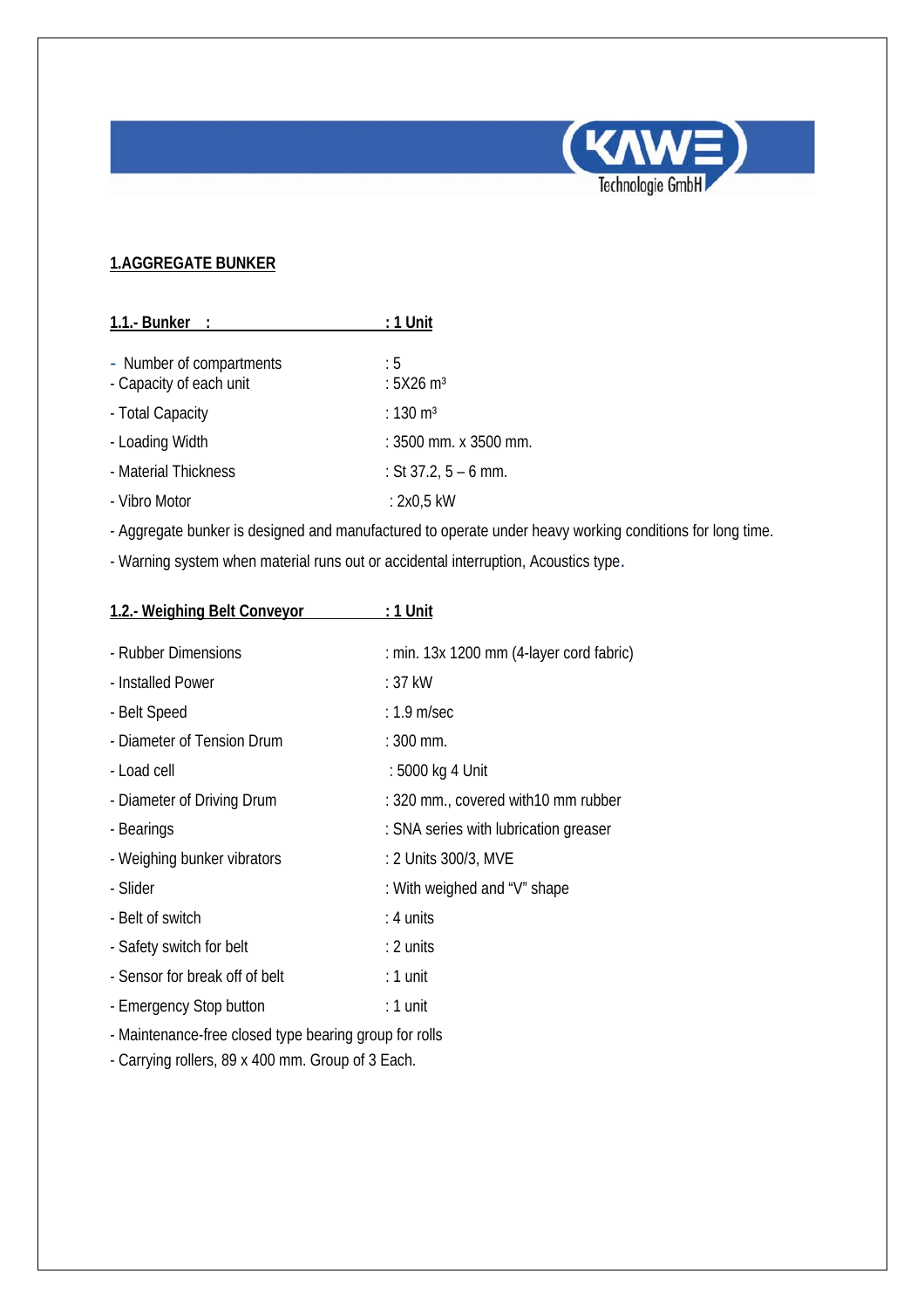

## **2. MIXING TOWER**

| 2.1. Mixer Feeding Belt Conveyor: : 1 Unit                                                                                                                                                                             |                                                                                                                                                              |
|------------------------------------------------------------------------------------------------------------------------------------------------------------------------------------------------------------------------|--------------------------------------------------------------------------------------------------------------------------------------------------------------|
| <b>Dimensions</b><br>1. Bearings<br>2. Drums<br>Motor-reduction<br>Belt off switch<br>Safety switch for belt<br>Sensor for break off of belt<br>Covered with galvanized plates and one side having traveling platform. | : 1000 mm x22,5m.<br>: SNA series with lubrication greaser<br>: Driving drum covered with 10 mm rubber<br>: 55 kW,<br>$: 4$ units<br>: 2 units<br>$: 1$ unit |
| 2.2.- Aggregate collecting bunker : 1 Unit                                                                                                                                                                             |                                                                                                                                                              |
| Capacity<br>Valve<br>Vibro Motor                                                                                                                                                                                       | $:5 \mathrm{m}^3$<br>: Sliding valve with pneumatic operated<br>: MVE200/3 0,3 kW                                                                            |
| 2.3.- Cement Weighing Hopper                                                                                                                                                                                           | $:1$ Unit                                                                                                                                                    |
| <b>Weighing Capacity</b><br>Load Cell<br><b>Pneumatic Valve</b><br><b>Diameter</b><br><b>Driver</b><br>Vibrator                                                                                                        | : 2000 kg<br>: 3X1000 kg<br>: WAM V1-FS300S<br>$: 300$ mm<br>$:$ CP 101<br>: 1 unit, MVE60/3 0,25 kW                                                         |
| 2.4.- Water Weighing Hopper                                                                                                                                                                                            | <u>: 1 Unit</u>                                                                                                                                              |
| <b>Weighing Capacity</b><br>Load Cell<br><b>Pneumatic Valve</b><br><b>Driver</b>                                                                                                                                       | : 1000 kg<br>: 3 X 1000 kg<br>$: 250$ mm<br>: CP 101                                                                                                         |
| 2.5.- Additive System                                                                                                                                                                                                  | <u>: 2 Units</u>                                                                                                                                             |
| Capacity<br>Load Cell<br><b>Pneumatic Valve</b>                                                                                                                                                                        | : 45 kg<br>: 100kg<br>: 1''                                                                                                                                  |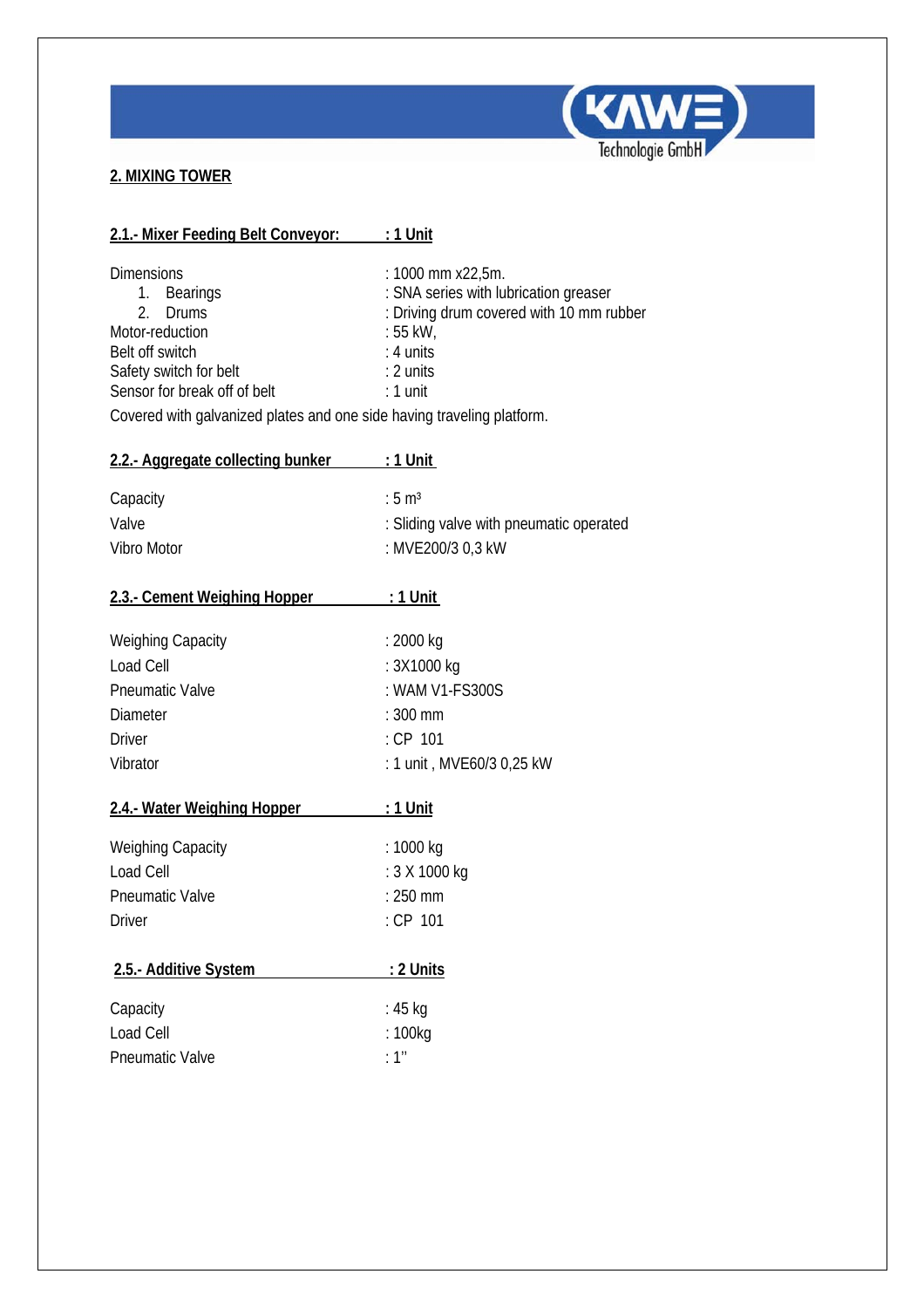

| 2.6.- Water Equipment              | : 1 Set |
|------------------------------------|---------|
| - Piping installation on the plant |         |
| - Pneumatic valve                  | :3"     |
| - Pneumatic valve                  | :1"     |
| - High pressure water pump.        |         |
|                                    |         |

| 2.7.- Twinshaft Mixer              | $: 1$ Set          |
|------------------------------------|--------------------|
|                                    |                    |
| <b>Loading Capacity</b>            | $: 6000$ It.       |
| <b>Fresh Concrete Capacity</b>     | : 5000 lt          |
| <b>Compacted Concrete Capacity</b> | $: 4000$ It        |
| Motor-Gear Box Power               | $: 2 \times 75$ kW |
| Linings                            | : HB500 - 20 mm    |

- Water distributor
- Manuel emergency pump for emergency discharge
- Hydraulic discharge cover
- Automatic central lubrication system
- Safety switch of the maintenance door

| 2.8. - Air Compressor          | : 1 Unit      |
|--------------------------------|---------------|
|                                |               |
| - Capacity                     | $: 1100$ lt/m |
| - Installed Power              | : min. 7,5 kW |
| - Capacity of depot            | : 350 lt      |
| - Operating Pressure           | : 8 Bar       |
| - Pipe and fittings equipments |               |
|                                |               |
| 2.9.- Control Cabinet          | : 1 Unit      |
|                                |               |

Dimension : 2,4 x 3 x 2,5 m.

Air conditioner is included.

Outer wall of the cabin is made from 0,5 mm painted galvanized material and inner wall is made from 12 mm laminated chipboard. Isolated side walls are made from 50 mm polyester hard blister and ceiling is made from 80 mm glass wool. Windows are PVC and ISICAM (heat isolated double glass). Electrical installation is imbedded. Fittings, socket and switches are exist in the cabin.